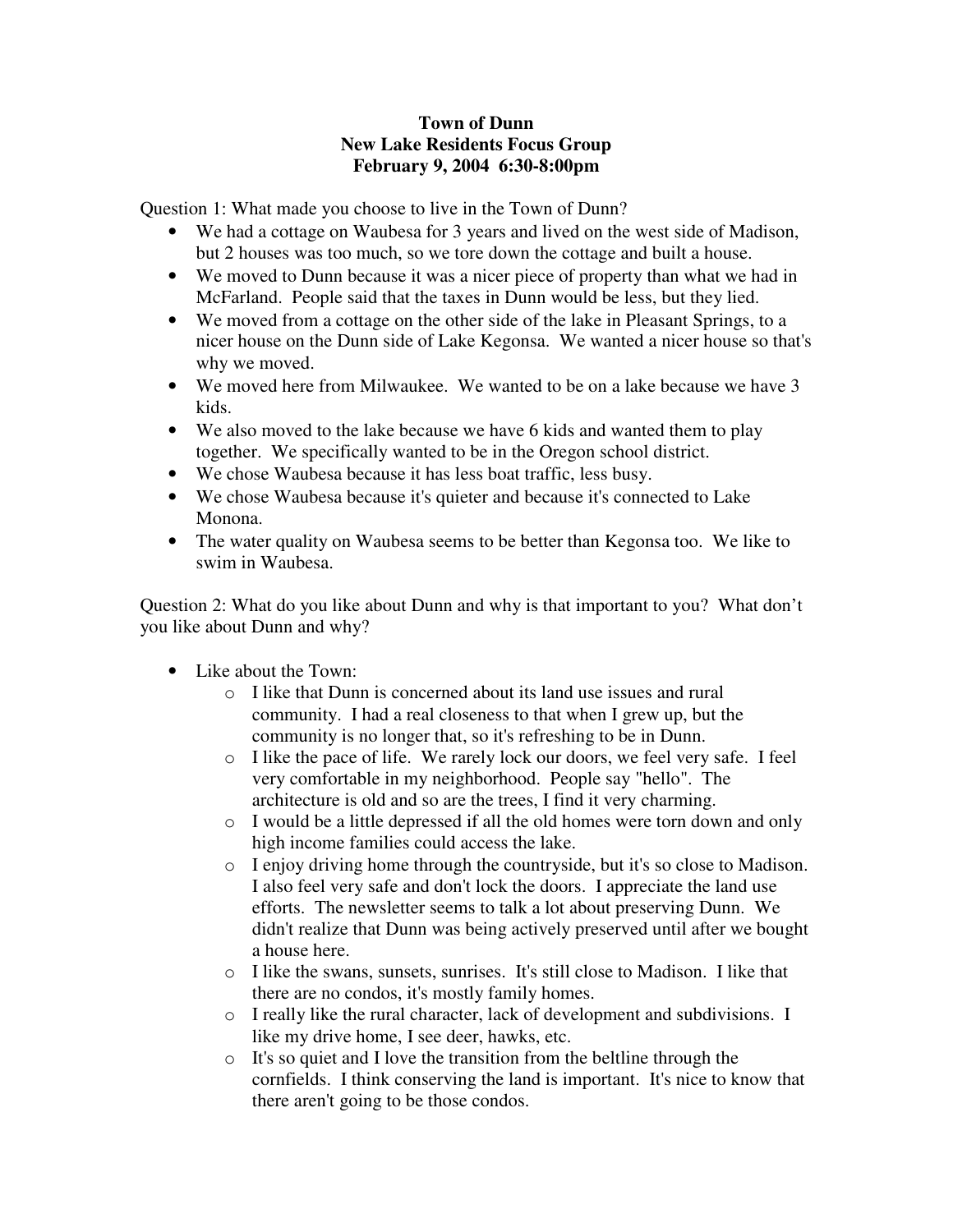- Don't like about the Town:
	- o I don't like that there isn't a central area or place to meet your neighbors. We do have the community center, but don't take advantage of it enough. I don't like the lack of identity. Maybe we could have a festival or something. I don't like that there isn't a school system in Dunn where we're paying our taxes to.
	- o Intersection of B and 51 bothers me. I get scared turning off of B. I've seen a lot of accidents almost happen there.
	- o Madison Sewage District bothers me. The geese are dirty and all over near my property.
	- o I'm concerned about the snow plowing on Lake Farm Rd., it was kind of nasty. It seems like if there is more snow the plowing is better than if there is less.
	- o I'm concerned about proximity to fire services. My neighbor's house caught fire this summer and it took 20 min. for the trucks to show up. I'm not really clear on what services Dunn is responsible for, and what is contracted out.
	- o I too am concerned about the fire response times. Also, when it's time to vote, I don't have a clue who these people are that are running. More information on the candidates would be nice.
	- $\circ$  My biggest dislike is that there is no central hub. I'm not even sure about the boundaries of the Town of Dunn. I would like to see a little downtown area- not a Wal-Mart though. Also, on Lake Waubesa the only places to get food are bars, there's a lack of family places. A place to get cheeseburgers and ice cream would be well used on the lake. A place with picnic tables would be nice.
	- o I'd like to see city water around the lake.

Question 3: Are you aware of the PDR program? How do you think this affects the quality of life in the Town? How important is this program to you? Is it worth this much of your tax bill? How come?

- 2 people had heard of the PDR program, 4 had not.
- I think it's a good thing. Everyone said they like the drive home, so this preserves that.
- I love it- it's exactly what we were talking about loving the rural character here.
- Either way is ok with me.
- Living in Dunn, it's hard not to like it. When I lived in McFarland, I felt a little differently. The little area south of McFarland would have been ok to be developed, the marsh area would be a natural stopping point.
- I like the concept, it makes a natural buffer because it prevents the city of Madison from moving further. It helps preserve our nature ways.
- The Dunn community doesn't have a hub/downtown to build community identity around, but people in Dunn do identify with the rural character that is preserved here. It gives town residents an identity.